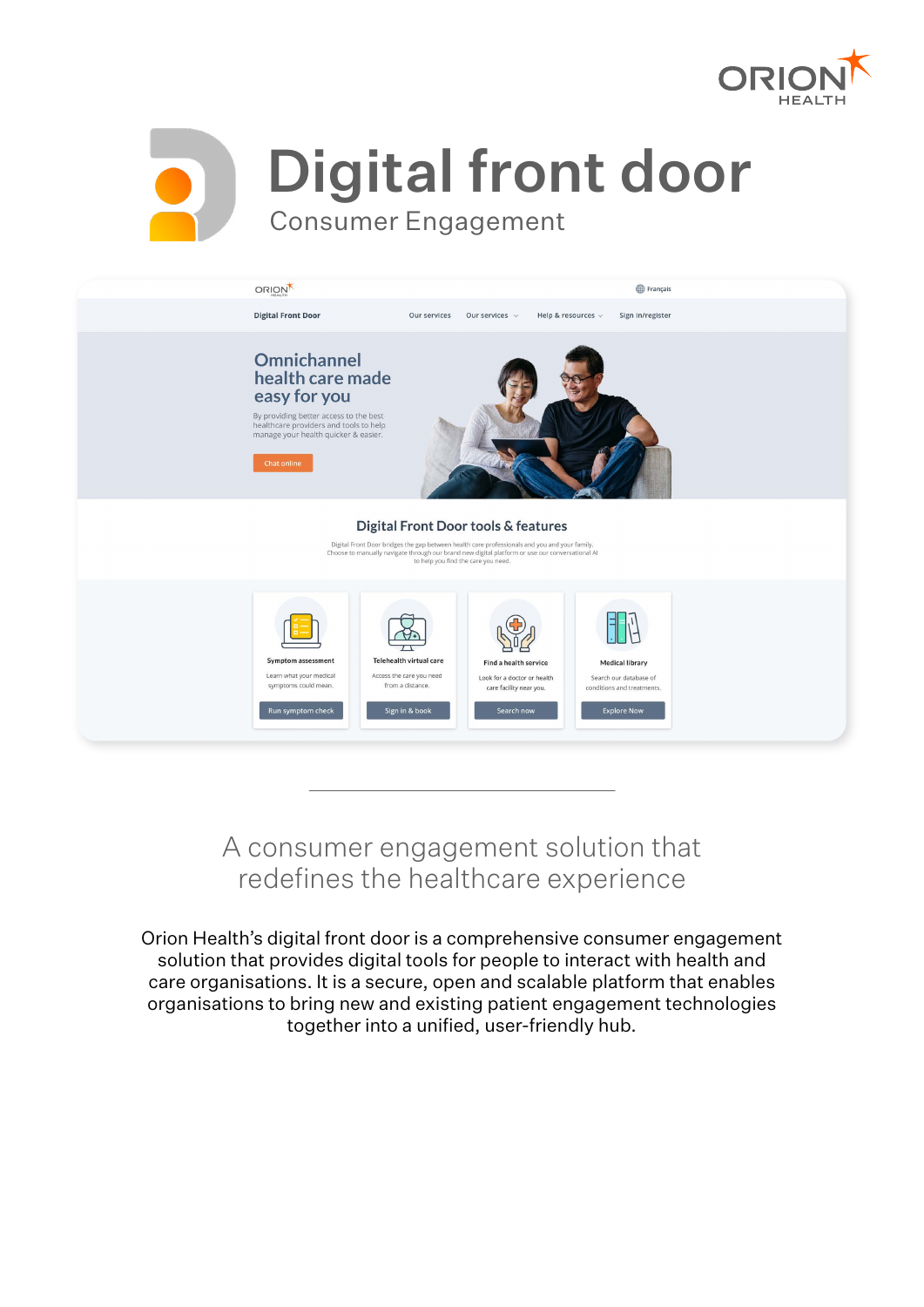

# What is a digital front door?

Orion Health's digital front door solution provides consumers with an efficient, cohesive, multi-channel access point to the health system, information and advice .

Arguably the biggest challenge facing **Benefits** healthcare is the continually rising frustrations from consumers around the way they interact with the health system. A digital front door answers this by providing consumers with efficient, cohesive and convenient access through a consistent, easy to use, multi-channel interface.

Because a digital front door solution spans such a wide variety of functions, it is best regarded as a strategic platform wrapping around all consumer-facing initiatives. If initiatives are implemented in silos the end result is a fragmented consumer experience. A digital front door addresses this by providing a single hub through which all interactions can occur, e.g. e-referral, symptom assessment, virtual care and remote monitoring.

By leveraging existing technologies, going paperless and adding virtual care services, organisations are better equipped to manage demand whilst simultaneously improving the consumer experience.

|                   | Improves customer experience                                   |
|-------------------|----------------------------------------------------------------|
|                   | Maximises value of existing<br>patient engagement technologies |
|                   | Streamlines end-to-end customer<br>journeys                    |
|                   | Provides a secure hub for all care<br>interactions             |
|                   | Enables efficient use of precious<br>healthcare resources      |
| $\leftrightarrow$ | Helps to address gaps in<br>health equity                      |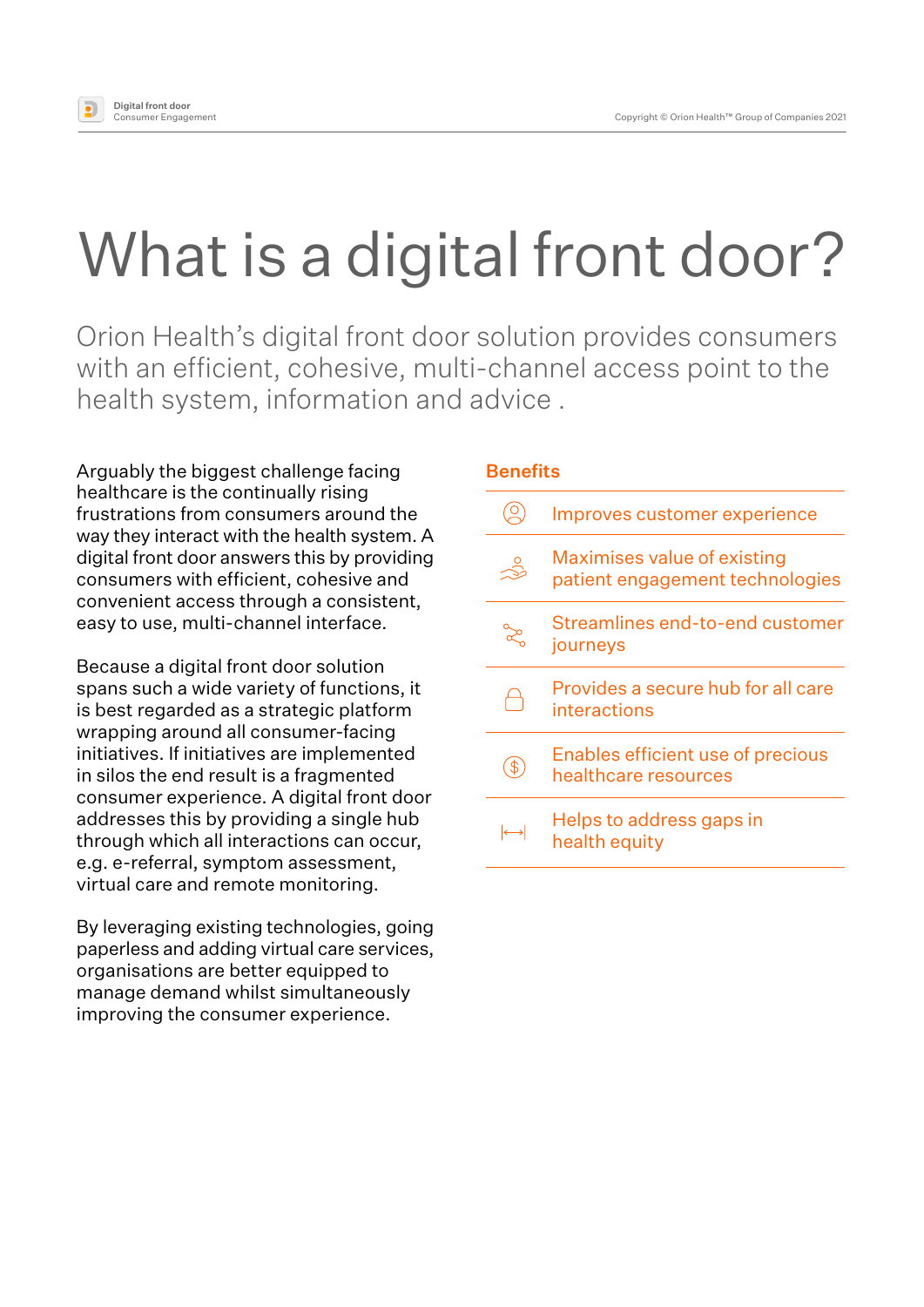

# Use cases

Orion Health's digital front door is an adaptable solution that can be tailored to the specific needs of healthcare organisations depending on their priorities and strategic direction.



### Reducing ED demand

A large state-wide, regional or provincial health system with a goal of reducing unnecessary emergency department (ED) visits.

Implementing several digital front door components, such as a symptom checker, combined with system navigation capability and easy access to trusted information about many health conditions, allows consumers to identify and find appropriate services more easily. This will replace unnecessary trips to an ED and support consumers virtually in their homes.



## Streamlining admissions

A private healthcare provider aiming to streamline the hospital referral and preadmission process for its patients, reduce the use of paper and optimise healthcare resources.

This would be achieved by leveraging several digital front door components including a mobile responsive web application that allows patients to complete and view admission forms, gain access to their health records to, receive reminders and communicate with their care team, view documentation, and access insurance details and make payments.



#### Redefining customer experience

A private healthcare provider and payer whose goal is to offer a top notch service to customers and potential customers.

Leveraging a digital front door integrated into a broad virtual care offering will provide 24/7 seamless access to healthcare services and triage, and radically change the way their customers experience healthcare.



## Promoting wellbeing

A municipal government whose priority is assisting consumers with maintaining wellness.

Implementing several digital front door components, such as a provider directory centred around wellness providers, wellness and support groups to empower self-care and a symptom checker to help patients assess their condition in the comfort of their own home.